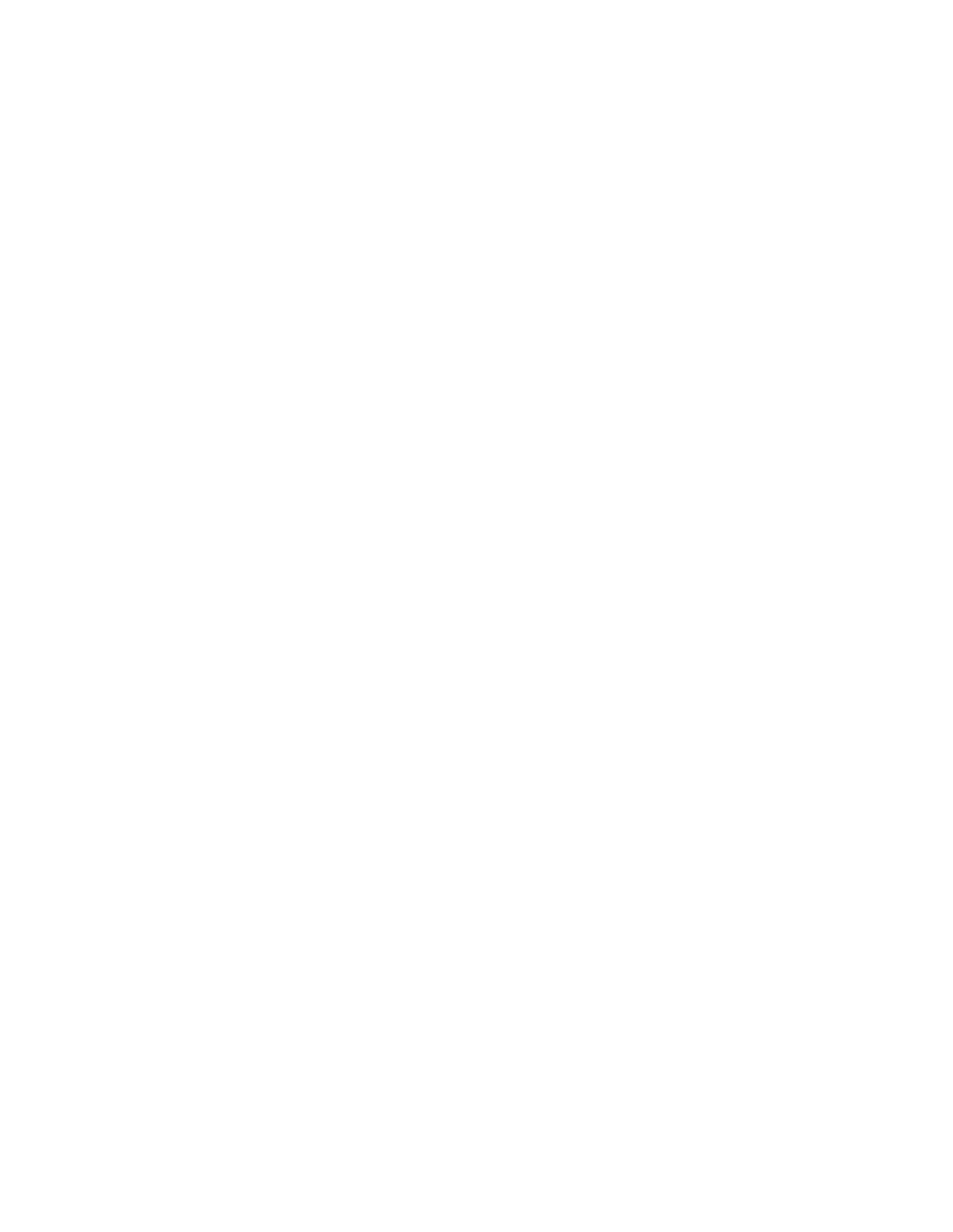#### **BURKE, Justice.**

[¶1] Appellant, Ronald S. Kammerer, Jr., challenges his conviction for failure to register as a sex offender, in violation of Wyo. Stat. Ann. § 7-19-302(j) and Wyo. Stat. Ann. § 7-19-307(a)(d). He contends that Wyoming's Sex Offender Registration Act (Wyo. Stat. Ann. §§ 7-19-301 through 7-19-307) ("WSORA" or "the Act") violates the prohibitions against *ex post facto* laws contained in the United States and Wyoming Constitutions. We affirm.

#### *ISSUES*

- [¶2] Appellant presents the following issues:
	- 1. Does Wyoming's Sex Offender Registration Act violate the United States Constitution, Art. 1, § 10, prohibition against enacting *ex post facto* laws?
	- 2. Does Wyoming's Sex Offender Registration Act violate the Wyoming Constitution's prohibition of *ex post facto* laws?

The State presents an additional issue:

1. Did the district court commit plain error by not finding that the Wyoming Constitution provides greater protection than its federal analog and that the Wyoming Sex Offender Registration Act violates that greater protection?

#### *FACTS*

[¶3] In 1993, Appellant pled guilty to a second degree sexual assault crime in New Jersey. He subsequently moved to Gillette, Wyoming. Appellant's New Jersey conviction required him to register as a sex offender in Wyoming under Wyo. Stat. Ann.  $\S$  7-19-302(j) (LexisNexis 2011).<sup>1</sup> In early 2012, the State charged Appellant with one

 $<sup>1</sup>$  The statute provides, in relevant part, as follows:</sup>

<sup>(</sup>j) For an offender convicted of a violation of W.S. 6-2-201 if the victim was a minor, W.S. 6-2-302 or 6-2-303, W.S. 6-2-304(a)(iii) if the victim was under fourteen (14) years of age, W.S. 6-2-314(a)(i), W.S. 6-2-  $314(a)(ii)$  and (iii) if the victim was less than thirteen (13) years of age, W.S.  $6-2-315(a)(ii)$ , W.S.  $6-2-315(a)(iii)$  and (iv) if the victim was less than thirteen (13) years of age, W.S.  $6-2-316(a)(ii)$  and (iii),  $6-4-402$ , 18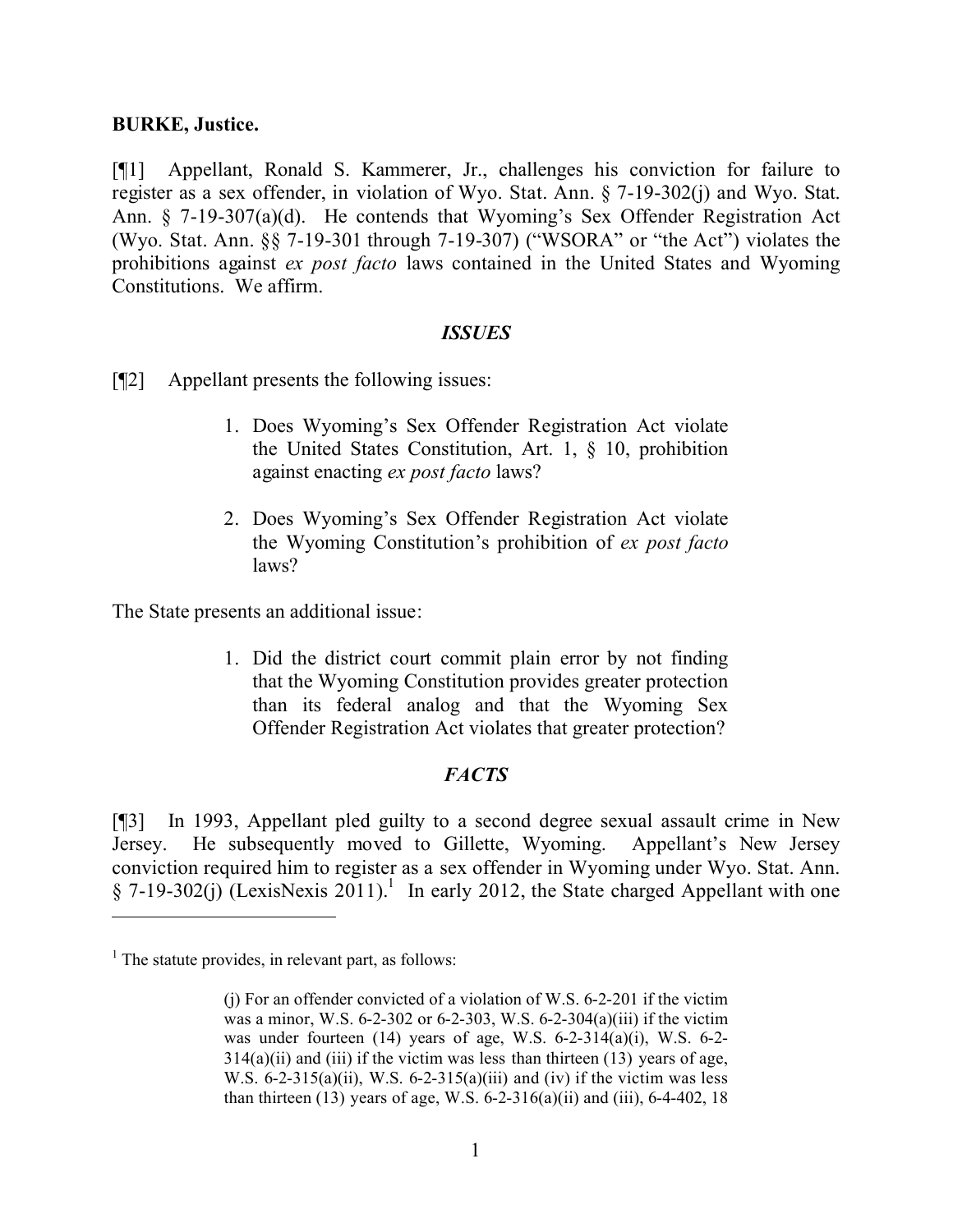count of failure to register, in violation of Wyo. Stat. Ann. § 7-19-302(j) and Wyo. Stat. Ann. § 7-19-307(a)(d). Before trial, Appellant filed a *Motion to Dismiss as Ex Post Facto Law*, claiming that the Wyoming Sex Offender Registration Act is unconstitutional. The district court denied Appellant's motion.

[¶4] The case proceeded to trial, and Appellant was convicted of failing to register. The jury also found that Appellant was subject to an enhanced penalty because he had previously been convicted of the crime of failing to register as a sex offender. The district court sentenced Appellant to a term of four to seven years imprisonment. This timely appeal followed.

### *STANDARD OF REVIEW*

[¶5] Appellant presents a constitutional challenge to Wyoming's Sex Offender Registration Act. The question of whether a statute is constitutional is a question of law over which this Court exercises *de novo* review. *Smith v. State*, 2009 WY 2, ¶ 52, 199 P.3d 1052, 1067-68 (Wyo. 2009). We presume statutes to be constitutional and resolve any doubt in favor of constitutionality. *Id.*, ¶ 52, 199 P.3d at1068.

### *DISCUSSION*

[¶6] In 1994, Wyoming joined the majority of other states in enacting legislation relating to sex offender registration. *Snyder v. State*, 912 P.2d 1127, 1129 (Wyo. 1996). By 1996, every State, the District of Columbia, and the Federal Government had enacted laws requiring sex offender registration. *Smith v. Doe*, 538 U.S. 84, 90, 123 S.Ct. 1140, 1145, 155 L.Ed.2d 164 (2003).

[¶7] Under Wyoming's Act, offenders convicted of certain sex offenses must register with the county sheriff in their county of residence. Wyo. Stat. Ann. § 7-19-302(a). The basic provisions of the Act require the registrant to provide identifying information, including the registrant's name, aliases, address, date and place of birth, social security number, place and address of employment, a DNA sample, and any internet identifiers. *Id.* The registrant must also provide the date and place of his conviction, the crime for

 $\overline{a}$ 

U.S.C. § 2245, or an offense in another jurisdiction containing the same or similar elements, or arising out of the same or similar facts or circumstances as a criminal offense specified in this subsection, an attempt or conspiracy to commit any of the offenses specified in this subsection, ... the division shall verify the accuracy of the offender's registered address, and the offender shall report, in person, his current address to the sheriff in the county in which the offender resides every three (3) months after the date of the initial release or commencement of parole.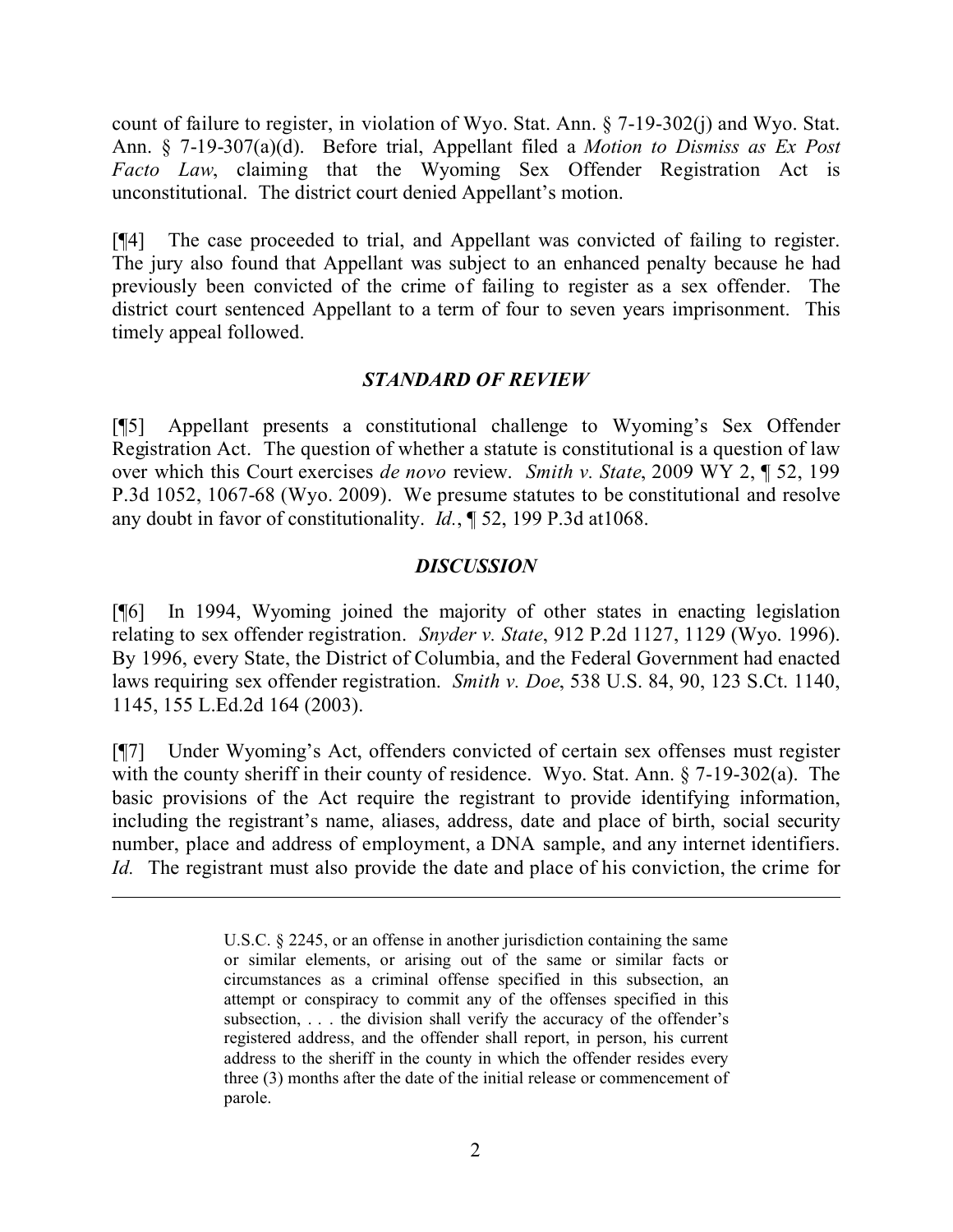which he was convicted, the age of each victim, the name and address of educational institutions at which the registrant is employed or attending school, the license plate number and description of his vehicle, and any phone number at which the registrant may be reached. *Id.* Additionally, the registrant must be photographed and fingerprinted. *Id.* If the registrant intends to travel outside the United States, he must inform the county sheriff of his plans at least twenty-one days prior to travel. Wyo. Stat. Ann. § 7-19-  $302(q)$ . The duty to register continues for the duration of the registrant's life, but this duty may terminate in certain cases upon the registrant's petition to be relieved from the duty to register. Wyo. Stat. Ann. § 7-19-304(a).

[¶8] The Act also establishes a central registry of offenders and makes certain identifying information and information relating to the registrant's offense available to the public. Wyo. Stat. Ann.  $\S$  7-19-303(a), (c)(iii). The Act requires this information to be made available through the internet, and also requires the dissemination of notice of a registrant's status as a sex offender to residential neighbors living within 750 feet of the registrant. Wyo. Stat. Ann.  $\S$  7-19-303(c)(ii), (iii). A sex offender who fails to comply with the Act is subject to criminal prosecution. Wyo. Stat. Ann. § 7-19-307.

[¶9] In his first issue, Appellant contends that Wyoming's Sex Offender Registration Act violates the *ex post facto* clause of the United States Constitution because it retroactively inflicts greater punishment for his crime. The passage of *ex post facto* laws is prohibited by Article 1, § 10 of the United States Constitution and Article 1, § 35 of the Wyoming Constitution.<sup>2</sup> "[A]ny statute . . . which makes more burdensome the punishment for a crime, after its commission, . . . is prohibited as *ex post facto*." *Smith v. State*, ¶ 55, 199 P.3d at 1068 (quoting *Dobbert v. Florida*, 432 U.S. 282, 292, 97 S.Ct. 2290, 53 L.Ed.2d 344 (1977)). We have stated that the constitutional prohibition against *ex post facto* laws applies only to statutes that impose penalties. *Snyder*, 912 P.2d at 1130.

 $2$  Those sections provide, in relevant part, as follows:

No State shall . . . pass any Bill of Attainder, ex post facto Law, or Law impairing the Obligation of Contracts, or grant any Title of Nobility.

U.S. Const. art. I, § 10.

 $\overline{a}$ 

No ex post facto law, nor any law impairing the obligation of contracts, shall ever be made.

Wyo. Const. art. I, § 35.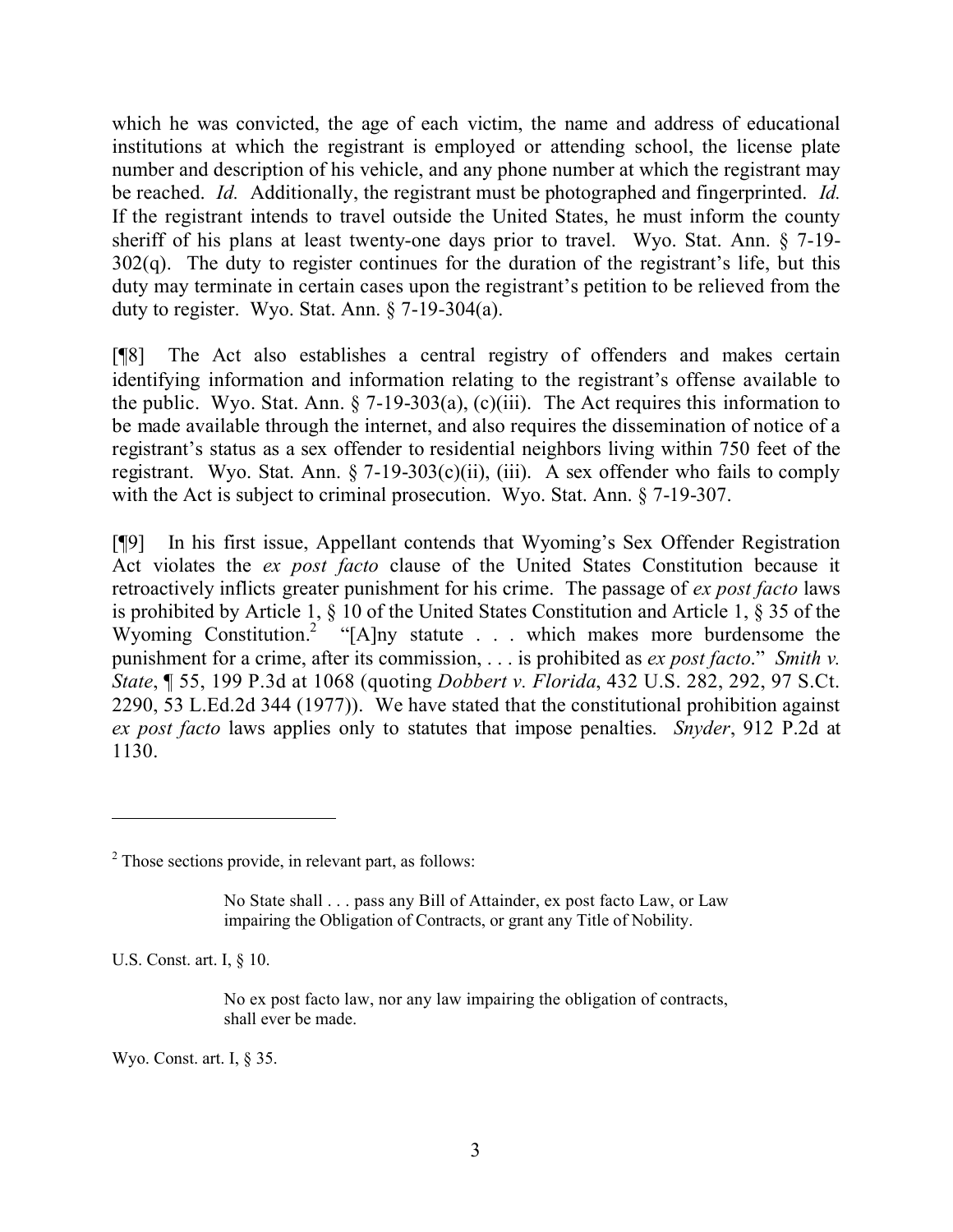In deciding whether or not a law is penal, this Court has generally based its determination upon the purpose of the statute. If the statute imposes a disability for the purposes of punishment – that is, to reprimand the wrongdoer, to deter others, etc., it has been considered penal. But a statute has been considered nonpenal if it imposes a disability, not to punish, but to accomplish some other legitimate governmental purpose. The Court has recognized that any statute decreeing some adversity as a consequence of certain conduct may have both a penal and a nonpenal effect. The controlling nature of such statutes normally depends on the evident purpose of the legislature.

*Id.* (quoting *Trop v. Dulles*, 356 U.S. 86, 96, 78 S.Ct. 590, 595-96, 2 L.Ed.2d 630 (1958)).

[¶10] This is not the first time that a constitutional challenge to Wyoming's Sex Offender Registration Act has been before this Court. In *Snyder*, the appellant claimed the Act was an unconstitutional *ex post facto* law because it retroactively inflicted punishment after his crime was committed. Specifically, the appellant claimed that the Act was punitive because (1) it submitted the registrant to police surveillance and lineup appearances if a similar crime was committed, (2) the fact of registration itself was admissible under the Wyoming Rules of Evidence, and (3) failure to register was punishable by imprisonment. *Snyder*, 912 P.2d at 1130. We began our analysis by noting that

> The mark of an *ex post facto* law is the imposition of what can fairly be designated punishment for past acts. The question in each case where unpleasant consequences are brought to bear upon an individual for prior conduct, is whether the legislative aim was to punish that individual for past activity, or whether the restriction of the individual comes about as a relevant incident to a regulation of a present situation.

*Id.* at 1131 (quoting *De Veau v. Braisted*, 363 U.S. 144, 160, 80 S.Ct. 1146, 1155, 4 L.Ed.2d 1109 (1960)). In our discussion, we noted that "the Act is unaccompanied by a description of its purpose and legislative history does not exist which would assist in discerning whether the legislative intent was regulatory or punitive." Nonetheless, we concluded that "The plain reading of the statutory scheme . . . indicates that the legislature intended to facilitate law enforcement and protection of children. There was no intent to inflict greater punishment." *Snyder*, 912 P.2d at 1131. Accordingly, we held that the Act "does not inflict greater punishment and does not violate the ex post facto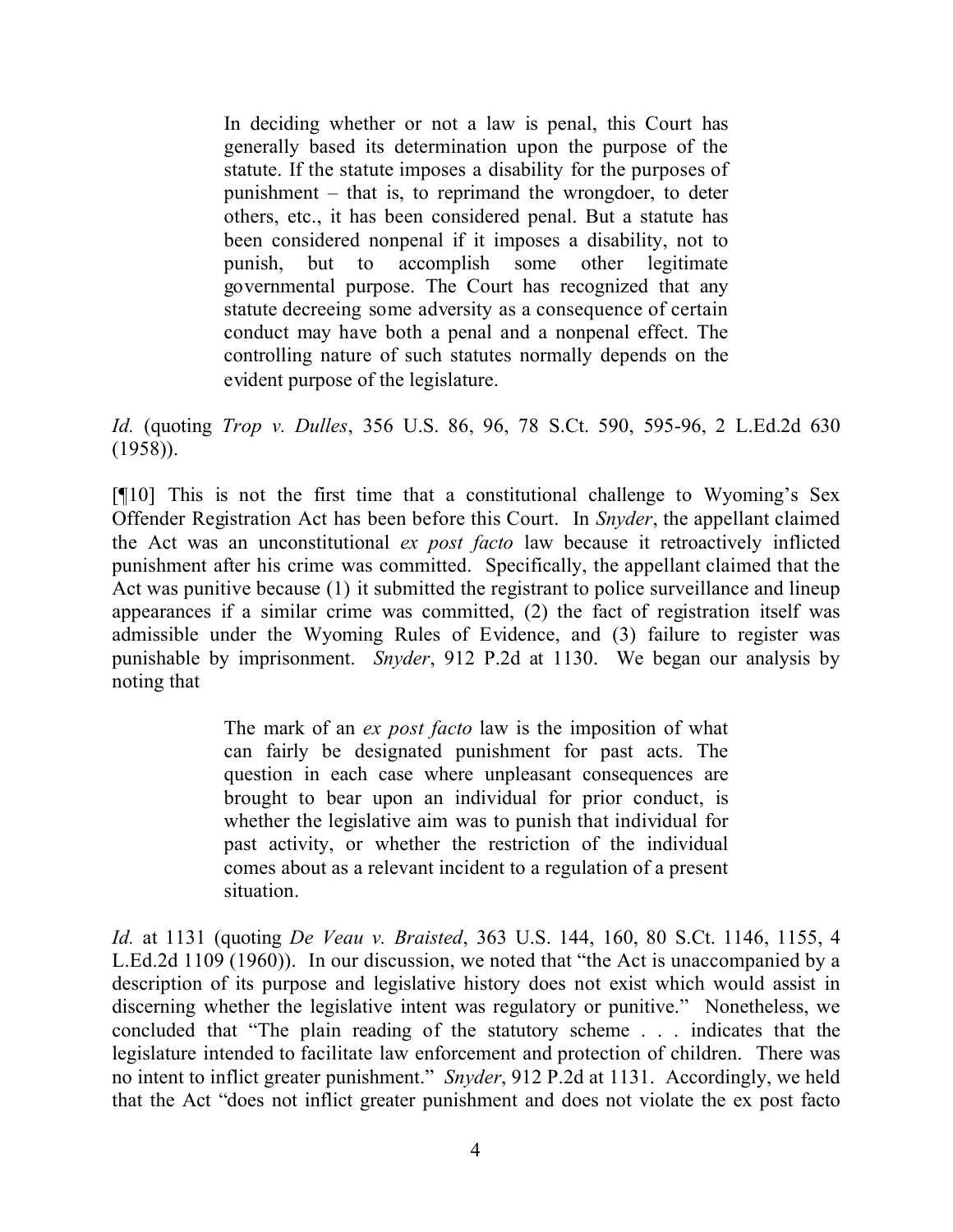clause." *Id.*

[¶11] Since its initial passage in 1994, Wyoming's Sex Offender Registration Act has been amended on numerous occasions. Appellant claims that the revisions to WSORA are punitive because they require "the use of 'active' as well as passive community notification," and because the Act "requires frequent in-person registration, and imposes elevated movement and residency restrictions." Appellant acknowledges that, in *Snyder*, we found that amendments to WSORA imposing stricter registration requirements did not violate the *ex post facto* clause of the United States Constitution. He contends, however, that the recent amendments "tip the scale and make the current version of WSORA more punitive."

[¶12] Subsequent to our decision in *Snyder*, the United States Supreme Court, in *Smith v. Doe*, 538 U.S. 84, 92, 123 S.Ct. 1140, 1146, 155 L.Ed.2d 164 (2003), considered whether Alaska's sex offender registration and notification statutes constituted retroactive punishment forbidden by the *ex post facto* clause. The statutory scheme at issue in *Smith v. Doe* contained elements similar to those found in the current version of Wyoming's Act. The Alaska law required, among other things, that sex offenders be photographed and fingerprinted, and mandated that offenders provide their name, aliases, identifying features, address, place of employment, date of birth, conviction information, driver's license number, information about vehicles to which they had access, and postconviction treatment history. *Id.*, 538 U.S. at 90, 123 S.Ct. at 1145-46. Much of this information was made available to the public. *Id.*, 538 U.S. at 91, 123 S.Ct. at 1146. In cases involving an aggravated sex offense or two or more sex offenses, the offender was required to register for life and verify the information quarterly. *Id.*, 538 U.S. at 90, 123 S.Ct. at 1146. The law also required an offender to notify the local police department of any changes in residence. *Id.*

[¶13] The Court set forth the framework for its inquiry as follows:

We must "ascertain whether the legislature meant the statute to establish 'civil' proceedings." *Kansas v. Hendricks*, 521 U.S. 346, 361, 138 L.Ed.2d 501, 117 S.Ct. 2072 (1997). If the intention of the legislature was to impose punishment, that ends the inquiry. If, however, the intention was to enact a regulatory scheme that is civil and nonpunitive, we must further examine whether the statutory scheme is "'so punitive either in purpose or effect as to negate [the State's] intention' to deem it 'civil.'" *Ibid.* (quoting *United States v. Ward*, 448 U.S. 242, 248-249, 65 L.Ed.2d 742, 100 S.Ct. 2636 (1980)). Because we "ordinarily defer to the legislature's stated intent," *Hendricks*, *supra*, at 361, "'only the clearest proof' will suffice to override legislative intent and transform what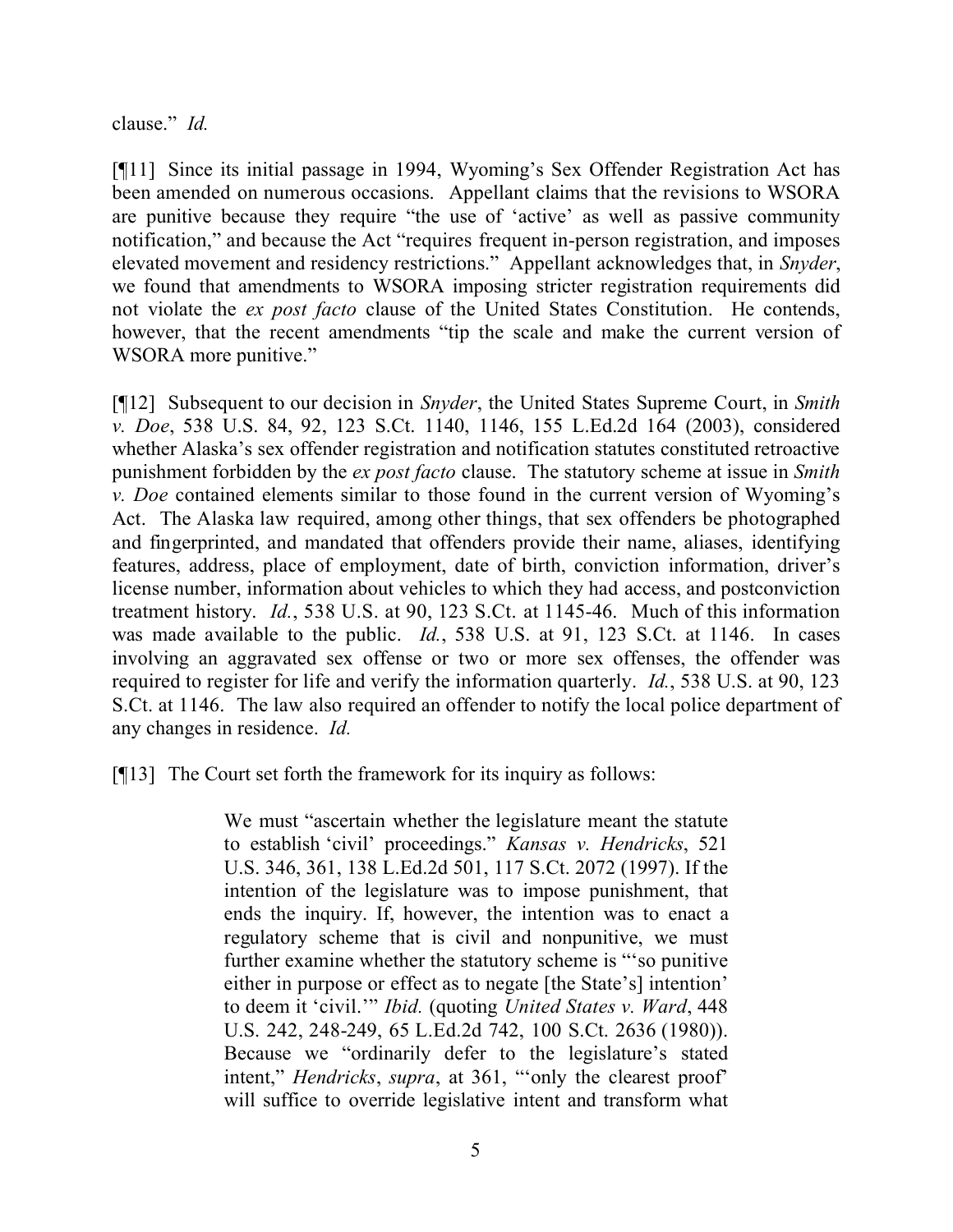has been denominated a civil remedy into a criminal penalty." *Hudson v. United States*, 522 U.S. 93, 100, 139 L.Ed.2d 450, 118 S.Ct. 488 (1997) (quoting *Ward*, *supra*, at 249); *see also Hendricks*, *supra*, at 361; *United States v. Ursery*, 518 U.S. 267, 290, 135 L.Ed.2d 549, 116 S.Ct. 2135 (1996); *United States v. One Assortment of 89 Firearms*, 465 U.S. 354, 365, 79 L.Ed.2d 361, 104 S.Ct. 1099 (1984).

*Smith v. Doe*, 538 U.S. at 92, 123 S.Ct*.* at 1146-47. In the first part of its two-step inquiry, the Court noted that "As we observed in *Hendricks*, where we examined an *ex post facto* challenge to a post-incarceration confinement of sex offenders, an imposition of restrictive measures on sex offenders adjudged to be dangerous is 'a legitimate nonpunitive governmental objective and has been historically so regarded.'" The Court concluded, as it did in *Hendricks*, that "nothing on the face of the statute suggests that the legislature sought to create anything other than a civil . . . scheme designed to protect the public from harm." *Smith v. Doe*, 538 U.S. at 93, 123 S.Ct. at 1147 (quoting *Hendricks*, 521 U.S. at 361, 117 S.Ct. at 2082).

[¶14] The Court then proceeded to the question of whether the effect of the Alaska statute negated the legislature's intent to impose regulatory, as opposed to punitive, sanctions. To answer this question, the Court invoked the factors identified in *Kennedy v. Mendoza-Martinez*, 372 U.S. 144, 168-69, 83 S.Ct. 554, 9 L.Ed.2d 644 (1963), which the Court noted were designed to apply in "various constitutional contexts." *Smith v. Doe*, 538 U.S. at 97, 123 S.Ct. at 1149. The Court stated that the factors most relevant to its analysis were "whether, in its necessary operation, the regulatory scheme: has been regarded in our history and traditions as a punishment; imposes an affirmative disability or restraint; promotes the traditional aims of punishment; has a rational connection to a nonpunitive purpose; or is excessive with respect to this purpose.<sup>33</sup> *Id.* After considering the relevant factors, the Court concluded that "respondents cannot show, much less by the

*Smith v. Doe*, 538 U.S. at 105, 123 S.Ct. at 1154.

 $\overline{a}$ 

<sup>&</sup>lt;sup>3</sup> The Court concluded that the remaining *Mendoza-Martinez* factors were of "little weight" in the context of sex offender registration legislation:

The two remaining *Mendoza-Martinez* factors – whether the regulation comes into play only on a finding of scienter and whether the behavior to which it applies is already a crime – are of little weight in this case. The regulatory scheme applies only to past conduct, which was, and is, a crime. This is a necessary beginning point, for recidivism is the statutory concern. The obligations the statute imposes are the responsibility of registration, a duty not predicated upon some present or repeated violation.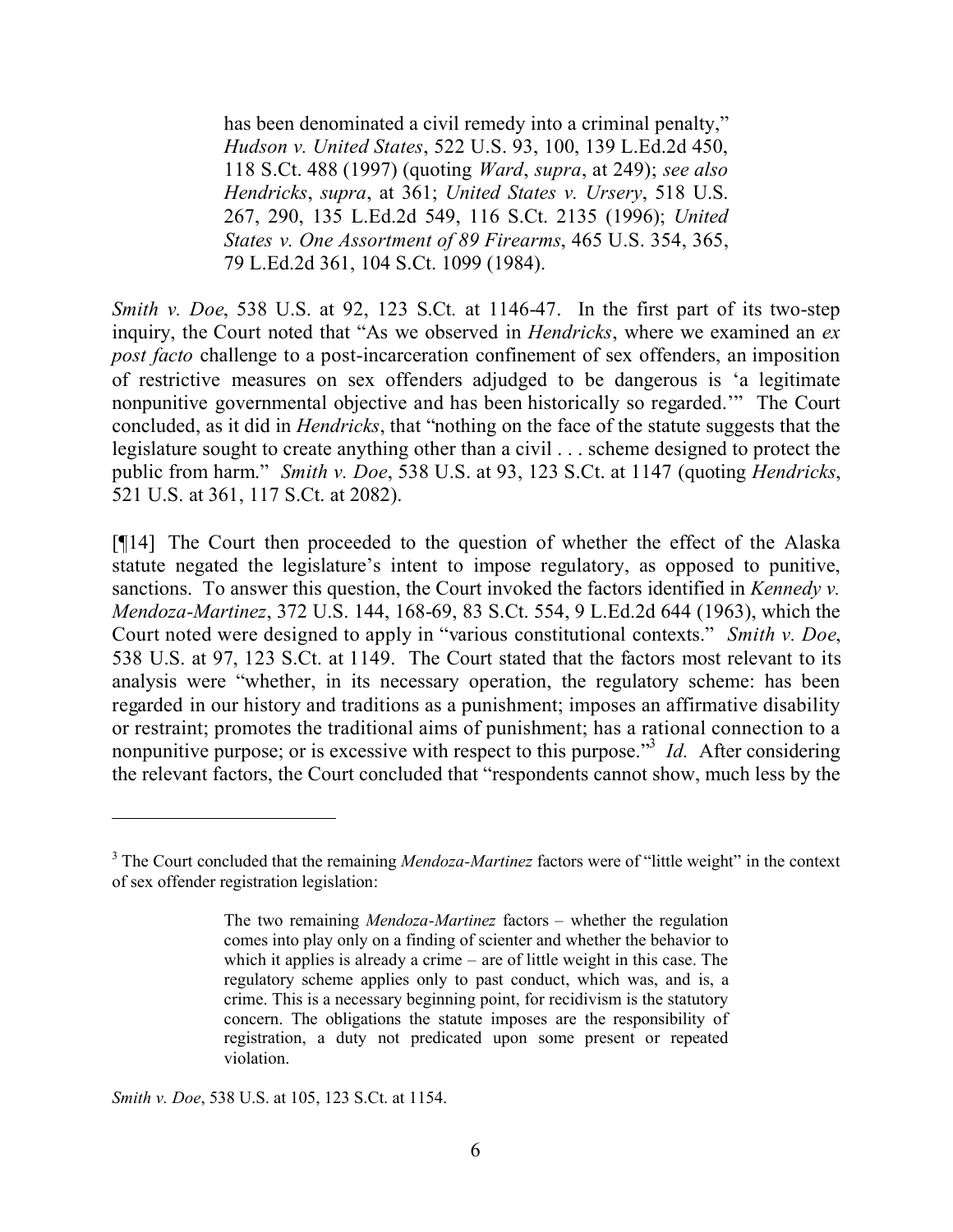clearest proof, that the effects of the law negate Alaska's intention to establish a civil regulatory scheme. The Act is nonpunitive, and its retroactive application does not violate the *Ex Post Facto* Clause." *Id.,* 538 U.S. at 105-06, 123 S.Ct. at 1154. Application of the principles articulated in *Snyder* and *Smith* to the present case leads us similarly to the conclusion that the current version of WSORA does not violate the *ex post facto* clause of the United States Constitution.

## **Legislative Intent**

[¶15] We begin our analysis by examining the legislature's intent in enacting the amendments to Wyoming's Sex Offender Registration Act. Our inquiry is whether the legislature "indicated either expressly or impliedly a preference" to impose civil or criminal sanctions. *Smith v. Doe*, 538 U.S. at 93, 123 S.Ct. at 1147 (quoting *Hudson*, 522 U.S. at 99, 118 S.Ct. at 493). Answering this question is a matter of statutory construction. *Smith v. Doe*, 538 U.S. at 92, 123 S.Ct. at 1147. We look to the "statute's text and its structure to determine the legislative objective." *Id.*

[¶16] As noted above, we have previously determined, in *Snyder*, 912 P.2d at 1131, that WSORA is intended to impose regulatory, as opposed to punitive, requirements. We affirmed this conclusion in *In re JJF v. State*, 2006 WY 41, ¶ 25, 132 P.3d 170, 178 (Wyo. 2006), where we stated that "Wyoming's [sex offender registration] statutes, like others nationwide, are regulatory rather than punitive in purpose." Appellant contends, however, that the amendments to WSORA indicate that the legislature intended to impose punishment. Appellant claims that the amendments were enacted in response to federal legislation relating to sex offender registration which conditions the receipt of federal grants on compliance with the federal standards. As a result, according to Appellant, "Wyoming's enactment of WSORA was for financial gain." Additionally, Appellant notes that the Act is codified within Wyoming's Criminal Procedure Code, and suggests that this fact indicates the law is intended to be punitive.

[¶17] Even if we assume that the Wyoming legislature was "motivated by financial gain," as posited by Appellant, we fail to see how this fact indicates that the legislature intended to impose punishment. Appellant does not attempt to explain how this fact would be indicative of punitive intent. Consequently, we find this argument unpersuasive.

[¶18] Appellant acknowledges that "the Supreme Court has noted that criminal codification does not itself transform civil laws [into] criminal ones." Indeed, in *Smith v. Doe*, 538 U.S. at 94-95, 123 S.Ct. at 1148, the Court responded to a similar argument:

> Other formal attributes of a legislative enactment, such as the manner of its codification or the enforcement procedures it establishes, are probative of the legislature's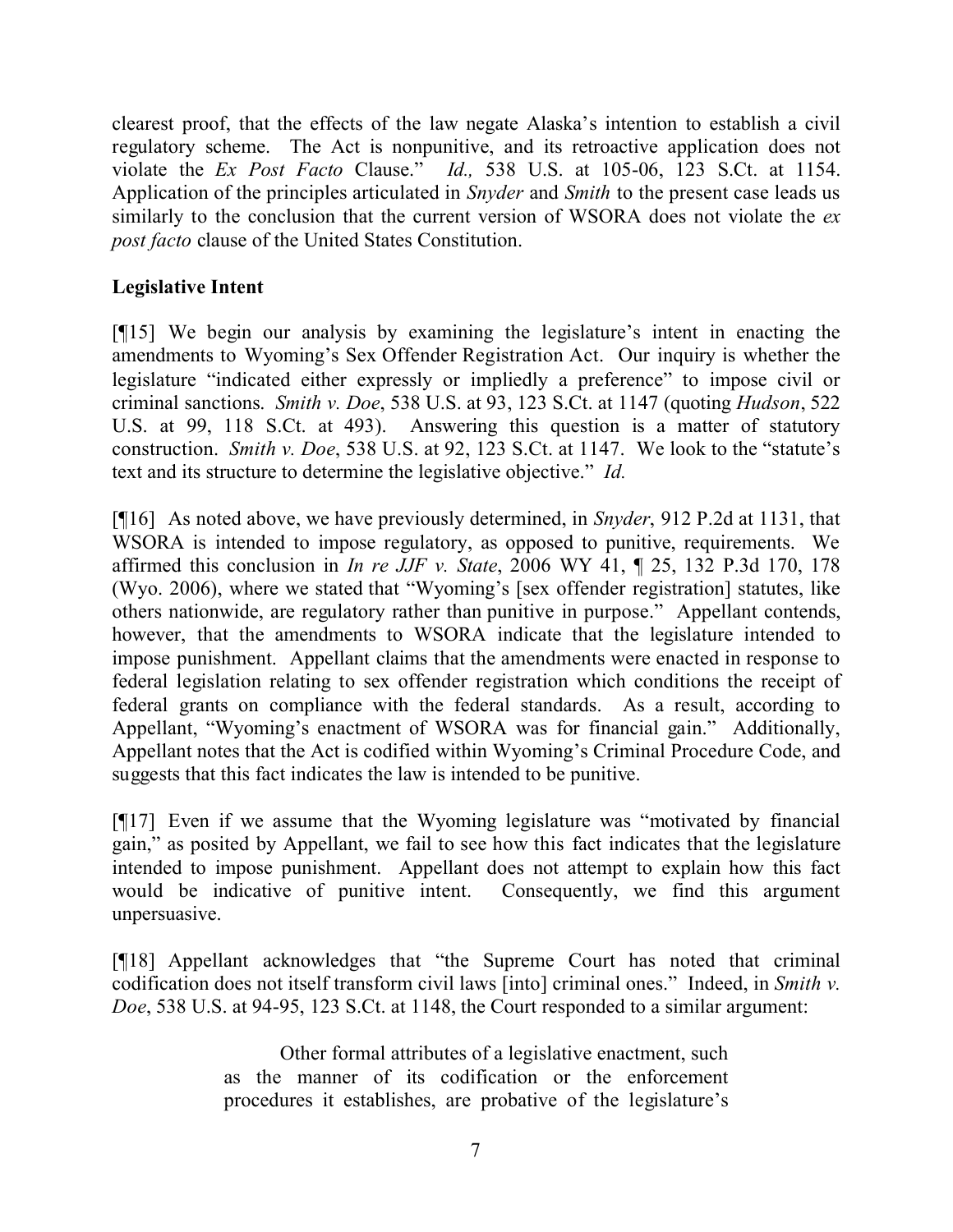intent. *See Hendricks*, *supra*, at 361; *Hudson*, *supra*, at 103; *89 Firearms*, *supra*, at 363. In this case these factors are open to debate. The notification provisions of the Act are codified in the State's "Health, Safety, and Housing Code," § 18, confirming our conclusion that the statute was intended as a nonpunitive regulatory measure. *Cf. Hendricks*, *supra*, at 361 (the State's "objective to create a civil proceeding is evidenced by its placement of the Act within the [State's] probate code, instead of the criminal code" (citations omitted)). The Act's registration provisions, however, are codified in the State's criminal procedure code, and so might seem to point in the opposite direction. These factors, though, are not dispositive. The location and labels of a statutory provision do not by themselves transform a civil remedy into a criminal one. In *89 Firearms*, the Court held a forfeiture provision to be a civil sanction even though the authorizing statute was in the criminal code. 465 U.S., at 364-365. The Court rejected the argument that the placement demonstrated Congress' "intention to create an additional criminal sanction," observing that "both criminal and civil sanctions" may be labeled 'penalties.'" *Id.*, at 364, n.6.

The same rationale applies here. . . . The partial codification of the Act in the State's criminal procedure code is not sufficient to support a conclusion that the legislative intent was punitive.

Likewise, in the present case, we are not persuaded that the legislature's mere codification of WSORA within Wyoming's Criminal Procedure Code indicates that the legislature intended for the statutes to be punitive. WSORA was also codified within the Criminal Procedure Code at the time *Snyder* and *In re JJF* were decided. That fact, however, did not affect our conclusion that the legislature intended to enact a nonpunitive regulatory scheme. We find no reason, and Appellant has offered none, to depart from our precedent with respect to this issue. We turn, then, to the issue of whether the statutory scheme is so punitive as to negate the legislature's intent to impose a regulatory scheme for convicted sex offenders.

#### **Punitive Effect**

[¶19] To determine whether the effect of WSORA negates the legislature's intent to create regulatory requirements for sex offenders, we apply the relevant factors set forth in *Kennedy v. Mendoza-Martinez*, as identified in *Smith v. Doe*. Again, those factors evaluate whether the regulatory scheme (1) has been regarded in our history and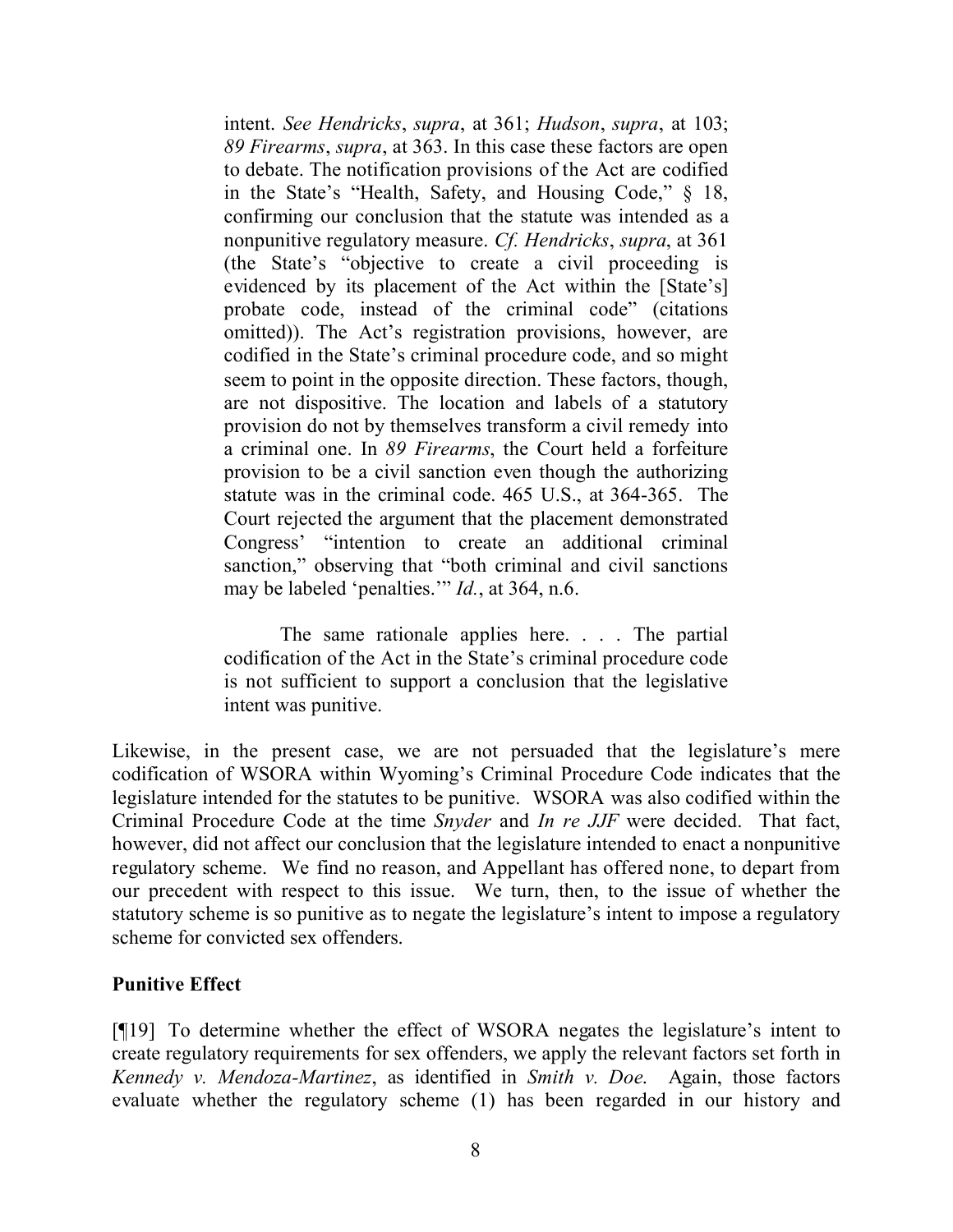traditions as a punishment, (2) imposes an affirmative disability or restraint, (3) promotes the traditional aims of punishment, (4) has a rational connection to a nonpunitive purpose, or (5) is excessive with respect to this purpose. *Smith v. Doe*, 538 U.S. at 97, 123 S.Ct. at 1149. We will address each of these factors in turn. Ultimately, we conclude that the effects of the Act do not override the legislature's intent to enact a regulatory scheme for registration of sex offenders.

## **(1) Historically regarded as punishment**

[¶20] Evaluation of the first *Mendoza-Martinez* factor is based on the notion that "a State that decides to punish an individual is likely to select a means deemed punitive in our tradition, so that the public will recognize it as such." *Smith v. Doe*, 538 U.S. at 97, 123 S.Ct. at 1149. Appellant contends "The world wide website dissemination of [an] offender's picture and personal information without any type of restriction or monitoring is akin to traditional shaming punishments intended to inflict public disgrace." Appellant also suggests that the Act's requirement that notice of the offender's registration be delivered to residential neighbors within 750 feet of the offender's residence is similar to the historical punishment of public shaming. Finally, Appellant claims that the Act's reporting provisions are similar to supervised probation or parole.

[¶21] The Third Circuit Court of Appeals, addressing a challenge to New Jersey's notification scheme for registered sex offenders, which involved an element of risk assessment, has distinguished between the State's public dissemination of personal information and the historical punishments of public shaming or banishment:

> Nor can we accept the suggested analogy between notification's re-publication of information publicly available at the time of a sex offender's trial and the holding of a convicted defendant up to public ridicule. Public shaming, humiliation and banishment all involve more than the dissemination of information. State dissemination of information about a crime and its perpetrators was unnecessary in colonial times because all in the colonial settlement would have knowledge of these matters. Rather, these colonial practices inflicted punishment because they either physically held the person up before his or her fellow citizens for shaming or physically removed him or her from the community.

> The "sting" of [New Jersey's sex offender notification scheme] results not from their being publicly displayed for ridicule and shaming but rather from the dissemination of accurate public record information about their past criminal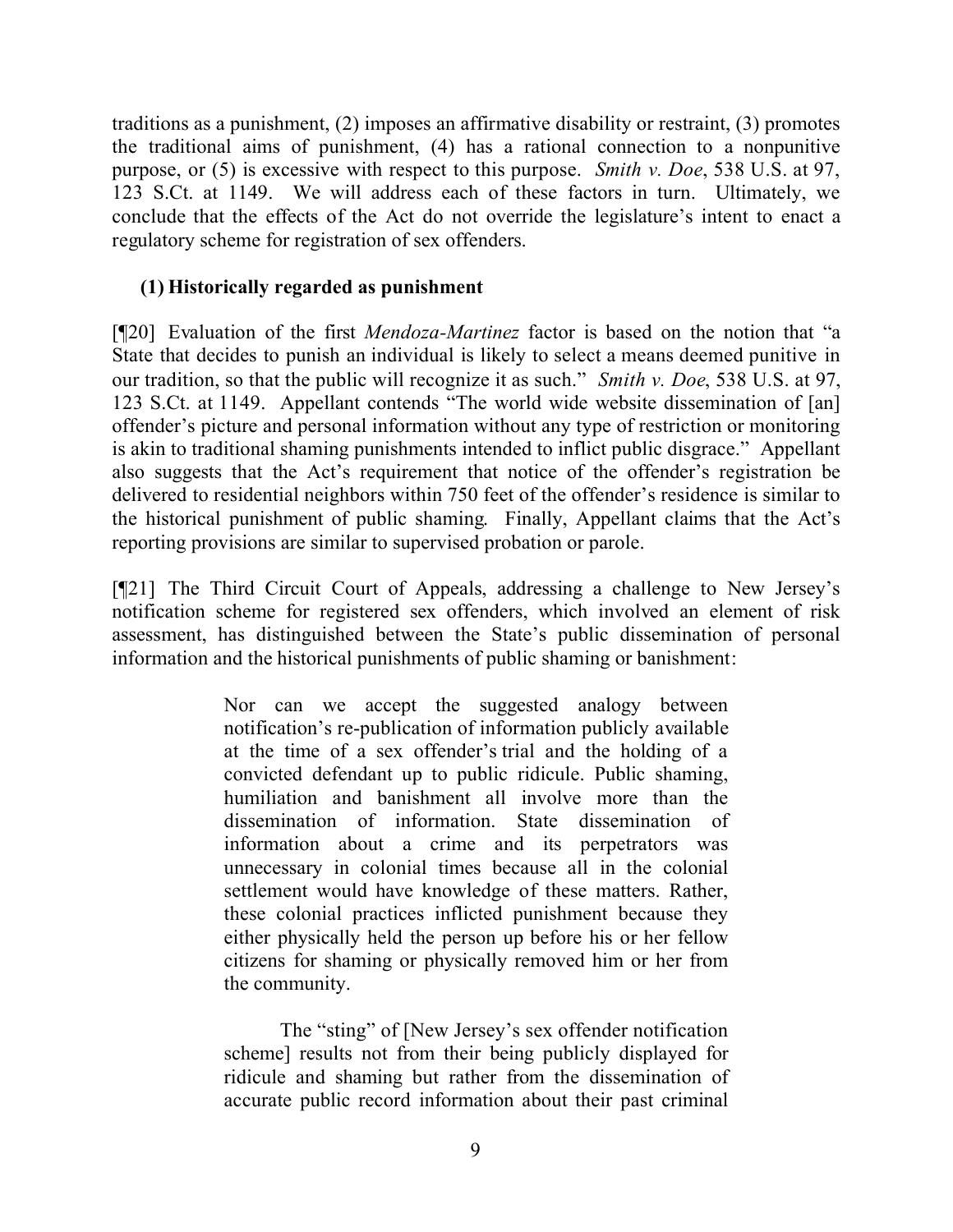activities and a risk assessment by responsible public agencies based on that information. This distinction makes a substantial difference when one looks for the relevant historical understanding of our society. Dissemination of information about criminal activity has always held the potential for substantial negative consequences for those involved in that activity. Dissemination of such information in and of itself, however, has never been regarded as punishment when done in furtherance of a legitimate governmental interest.

When there is probable cause to believe that someone has committed a crime, our law has always insisted on public indictment, public trial, and public imposition of sentence, all of which necessarily entail public dissemination of information about the alleged activities of the accused.

. . .

Whenever these state notices are directed to a risk posed by individuals in the community, those individuals can expect to experience embarrassment and isolation. Nevertheless, it is generally recognized that the state has a right to issue such warnings and the negative effects are not regarded as punishment. Because the closest analogies have not historically been regarded as punishment, we conclude that historical precedent does not demonstrate an objective punitive purpose.

*E.B. v. Verniero*, 119 F.3d 1077, 1099-1101 (3d Cir. 1997) (*see also Femedeer v. Haun*, 227 F.3d 1244, 1251 n.2 (10th Cir. 2000) (noting that "the Third Circuit's discussion of whether notification has historically been regarded as punishment is instructive," despite the fact that New Jersey's notification scheme contained an element of risk assessment absent from Utah's system)). Further, we note that at least one other Circuit Court of Appeals has determined that "active" dissemination of an individual's sex offender status is distinguishable from public shaming:

> Plaintiffs attempt to distinguish *Smith* [*v. Doe*] on the grounds that, unlike the Alaska law at issue there, AB 579 requires law enforcement agencies actively to provide notice of an individual's sex-offender status in many instances. *See* AB 579 § 29(2). We have previously held that a state law which included a provision requiring government agencies actively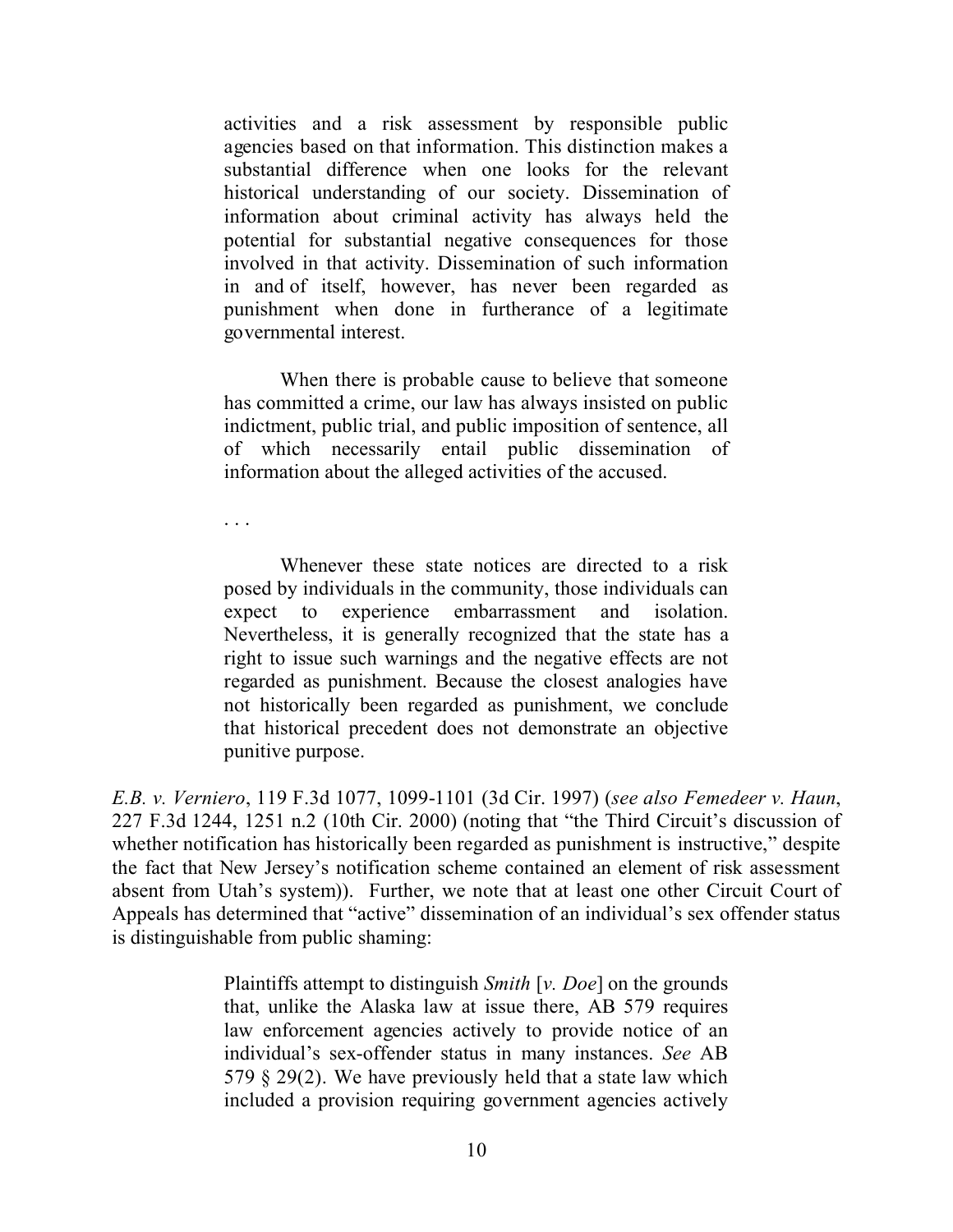to notify the public of certain individuals' sex-offender status was not so punitive in effect that it violated the Ex Post Facto Clause. *Russell* [*v. Gregoire*], 124 F.3d [1079,] 1082, 1091- 92 [(9th Cir. 1997)]. That logic remains sound in the wake of *Smith*. Active dissemination of an individual's sex offender status does not alter the Court's core reasoning that "stigma . . . results not from public display for ridicule and shaming but from the dissemination of accurate information about a criminal record, most of which is already public." *Smith*, 538 U.S. at 98. Though "humiliation increas[es] in proportion to the extent of the publicity," the "purpose and the principal effect of notification are to inform the public for its own safety." *Id.* at 99.

*ACLU v. Masto*, 670 F.3d 1046, 1055-56 (9th Cir. 2012). We are in agreement with the analysis of these courts. Although dissemination of information relating to a registrant's status as a sex offender may have negative consequences for the registrant, information regarding the offense is made public at the time of trial, and its publication under WSORA is merely a necessary consequence of the Act's intent to protect the public from harm. Accordingly, we conclude, consistently with the authorities quoted above, that WSORA's publication and notification requirements are not analogous to the historic punishment of public shaming.

[¶22] We are also not persuaded that WSORA's reporting requirements are akin to supervised probation or parole. As the Supreme Court explained in *Smith v. Doe*, 538 U.S. at 101-102, 123 S.Ct. at 1152, reporting requirements do not subject registrants to supervision, and do not prevent registrants from moving where they please:

> Probation and supervised release entail a series of mandatory conditions and allow the supervising officer to seek the revocation of probation or release in case of infraction. *See generally Johnson v. United States*, 529 U.S. 694, 146 L.Ed.2d 727, 120 S.Ct. 1795 (2000); *Griffin v. Wisconsin*, 483 U.S. 868, 97 L.Ed.2d 709, 107 S.Ct. 3164 (1987). By contrast, offenders subject to the Alaska statute are free to move where they wish and to live and work as other citizens, with no supervision. Although registrants must inform the authorities after they change their facial features (such as growing a beard), borrow a car, or seek psychiatric treatment, they are not required to seek permission to do so. A sex offender who fails to comply with the reporting requirement may be subjected to a criminal prosecution for that failure, but any prosecution is a proceeding separate from the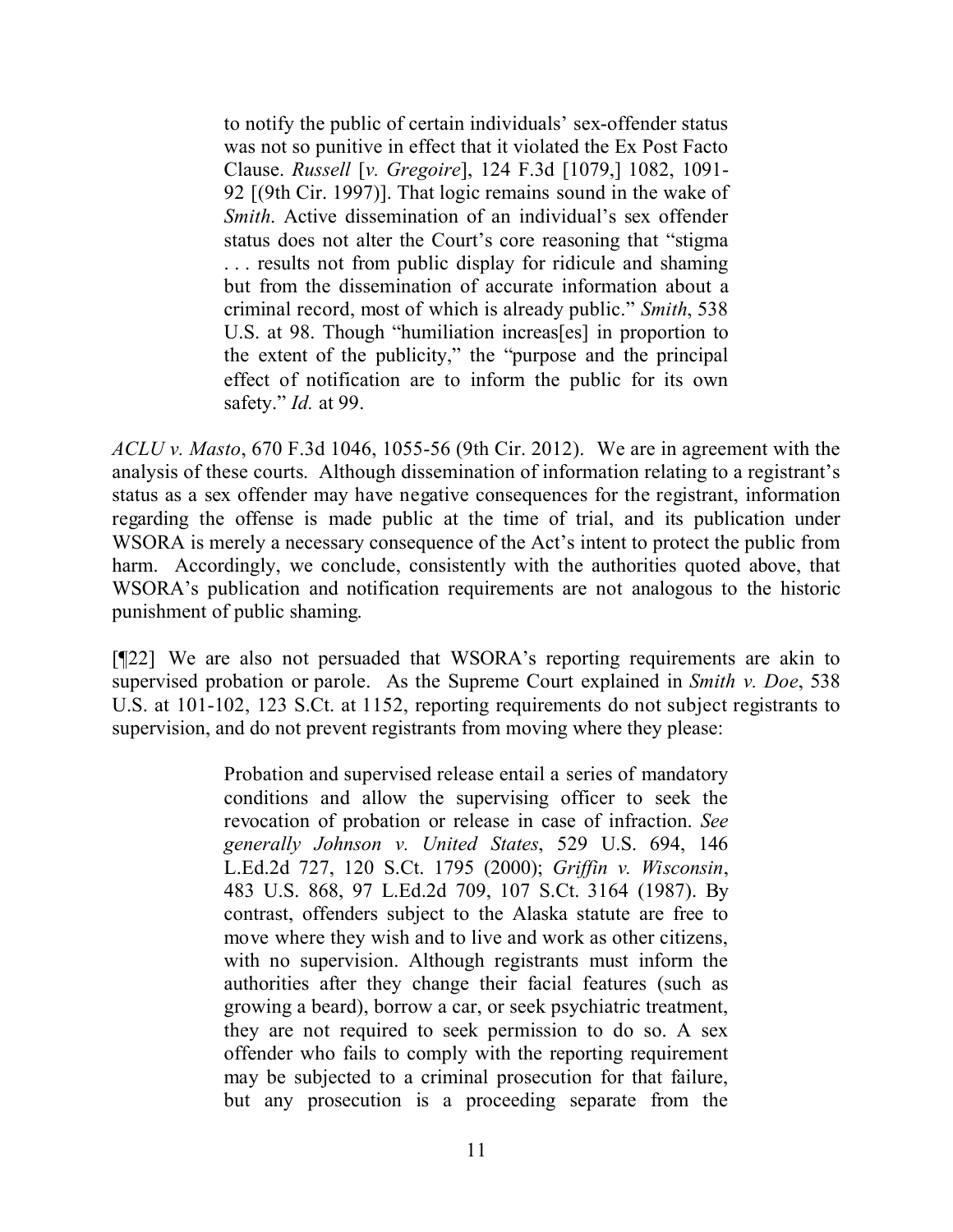individual's original offense. Whether other constitutional objections can be raised to a mandatory reporting requirement, and how those questions might be resolved, are concerns beyond the scope of this opinion. It suffices to say the registration requirements make a valid regulatory program effective and do not impose punitive restraints in violation of the *Ex Post Facto* Clause.

While the reporting provisions of WSORA require registrants to interact periodically with law enforcement agencies, those requirements do not subject registrants to monitoring similar to that imposed under supervised probation or parole. We conclude that this factor does not demonstrate that WSORA has a punitive purpose or effect.

# **(2) Affirmative disability or restraint**

[¶23] Under the second *Mendoza-Martinez* factor, "we inquire how the effects of the Act are felt by those subject to it. If the disability or restraint is minor and indirect, its effects are unlikely to be punitive." *Smith v. Doe*, 538 U.S. at 99-100, 123 S.Ct. at 1151. Appellant contends that WSORA imposes restraints that are "severe and time consuming," noting the Act's requirements that the offender must report his address in person to the county sheriff every three months, report any change in residence, vehicle, or employment status within three days, and report an intention to leave the country at least twenty-one days prior to travel.

[¶24] Several Circuit Courts of Appeals, addressing the provisions of the federal Sex Offender Registration and Notification Act (SORNA), 42 U.S.C. § 16901 *et seq.*, have found that requiring in-person appearances by the registrant to update personal information, and to provide notification of changes in residence, vehicle, and employment status, does not impose an affirmative disability. In *United States v. Parks*, 698 F.3d 1, 6 (1st Cir. 2012), the First Circuit Court of Appeals noted the regulatory justifications for requiring in-person appearances by the registrant:

> To appear in person to update a registration is doubtless more inconvenient than doing so by telephone, mail or web entry; but it serves the remedial purpose of establishing that the individual is in the vicinity and not in some other jurisdiction where he may not have registered, confirms identity by fingerprints and records the individual's current appearance.

*See also United States v. Under Seal*, 709 F.3d 257, 265 (4th Cir. 2013) ("Although Appellant is required under SORNA to appear periodically in person to verify his information and submit to a photograph, *see* 42 U.S.C. § 16916, this is not an affirmative disability or restraint."); *United States v. W.B.H.*, 664 F.3d 848, 857 (11th Cir. 2011)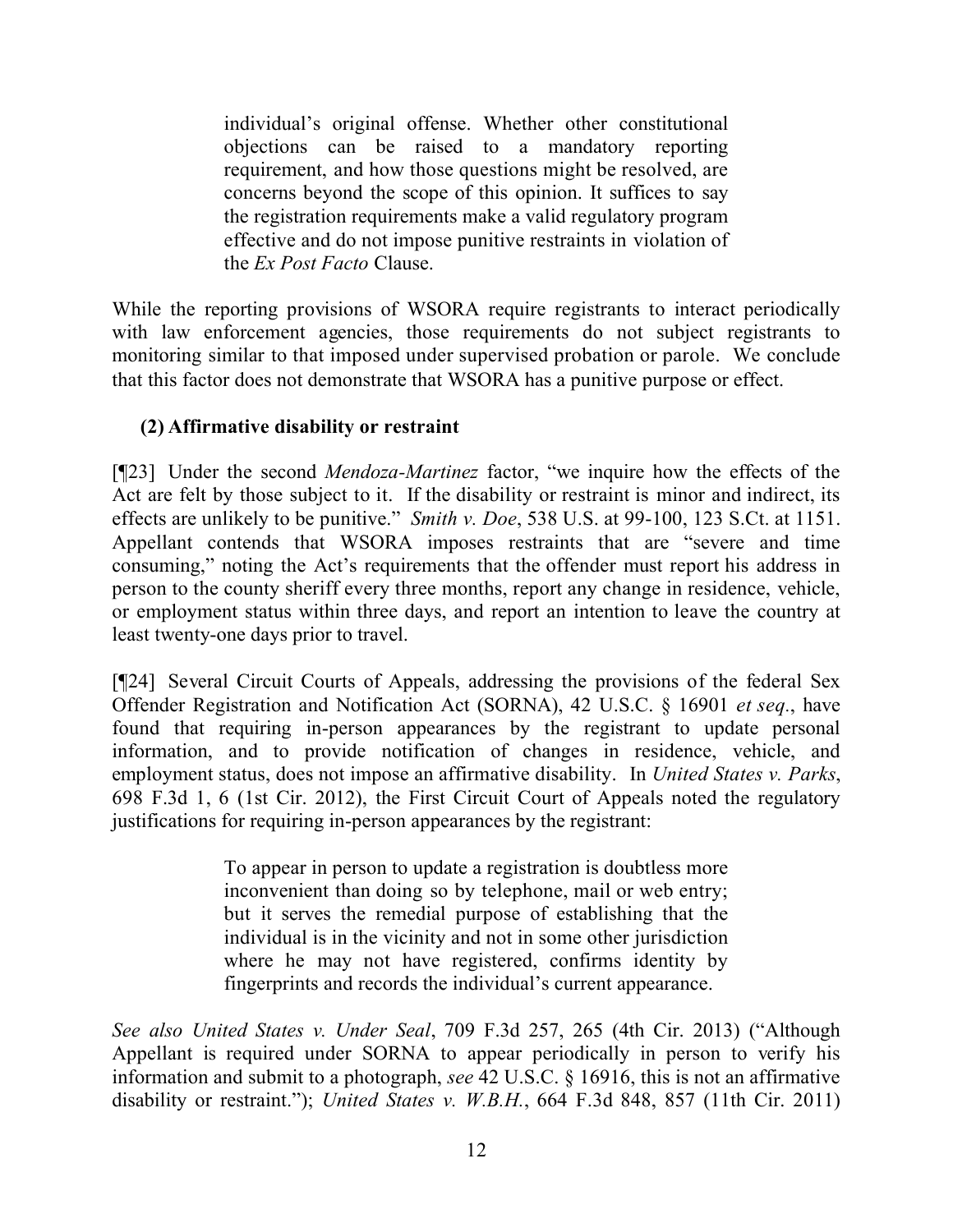("Appearing in person may be more inconvenient, but requiring it is not punitive."). Additionally, in *Smith v. Doe*, 538 U.S. at 100, 123 S.Ct. at 1151, the Supreme Court found that Alaska's law imposed no physical restraint on the registrant and therefore constituted a negligible affirmative disability. The Court noted that any negative consequences to a registrant's employment or housing prospects stemmed from the fact of the registrant's conviction, rather than the existence of the registry. *Id.*, 538 U.S. at 101, 123 S.Ct. at 1151. The Tenth Circuit reached a similar conclusion in *Femedeer*, 227 F.3d at 1250, with respect to Utah's sex offender registration statutes, stating that "notification does not by itself prohibit sex offenders from pursuing any vocation or avocation available to other members of the public, and we therefore conclude that this factor weighs against finding that the statute is punitive in purpose or effect."

[¶25] Similar to the Alaska statute at issue in *Smith v. Doe*, 538 U.S. at 100, 123 S.Ct. at 1151, the Wyoming Act "does not restrain activities sex offenders may pursue but leaves them free to change jobs or residences," and the Act does not require registrants to seek permission before making changes in their employment or residence. Unlike SORNA and the Alaska statute, however, Wyoming's Act requires registrants to provide notice to the county sheriff at least twenty-one days prior to traveling outside the country. Wyo. Stat. Ann.  $\S$  7-19-302(q). Appellant asserts that this provision imposes an affirmative restraint because it restricts "spontaneous" travel outside the country. We agree that this particular provision imposes a restraint by preventing the registrant from leaving the country without first providing notice. Ultimately, however, we conclude that this provision does not make the statute "so punitive either in purpose or effect" as to negate the legislature's intent to create a regulatory scheme. Examining the statute in its entirety, we cannot conclude that, as a result of the effect of this particular provision, Appellant has met his "heavy burden" of establishing that the Act is unconstitutional. Further, we note that Appellant was not accused of violating this particular provision of the Act, nor did he allege that he had made any attempt to travel outside of the United States. Rather, Appellant has challenged the Act in its entirety. Even if the constitutionality of Wyo. Stat. Ann. § 7-19-302(q), in isolation, were before us, however, we would attempt to interpret the Act so as to avoid an unconstitutional result. If we held that Wyo. Stat. Ann. § 7-19-302(q) were invalid, we would uphold those portions of the Act which could be given effect without the invalid provision. *See Rutti v. State*, 2004 WY 133, ¶ 15, 100 P.3d 394, 403 (Wyo. 2004); Wyo. Stat. Ann. § 8-1-103(a)(viii).<sup>4</sup>

 $\overline{a}$ 

<sup>&</sup>lt;sup>4</sup> Wyo. Stat. Ann. § 8-1-103(a)(viii) provides as follows:

<sup>(</sup>viii) If any provision of any act enacted by the Wyoming legislature or its application to any person or circumstance is held invalid, the invalidity does not affect other provisions or applications of the act which can be given effect without the invalid provision or application, and to this end the provisions of any such act are severable[.]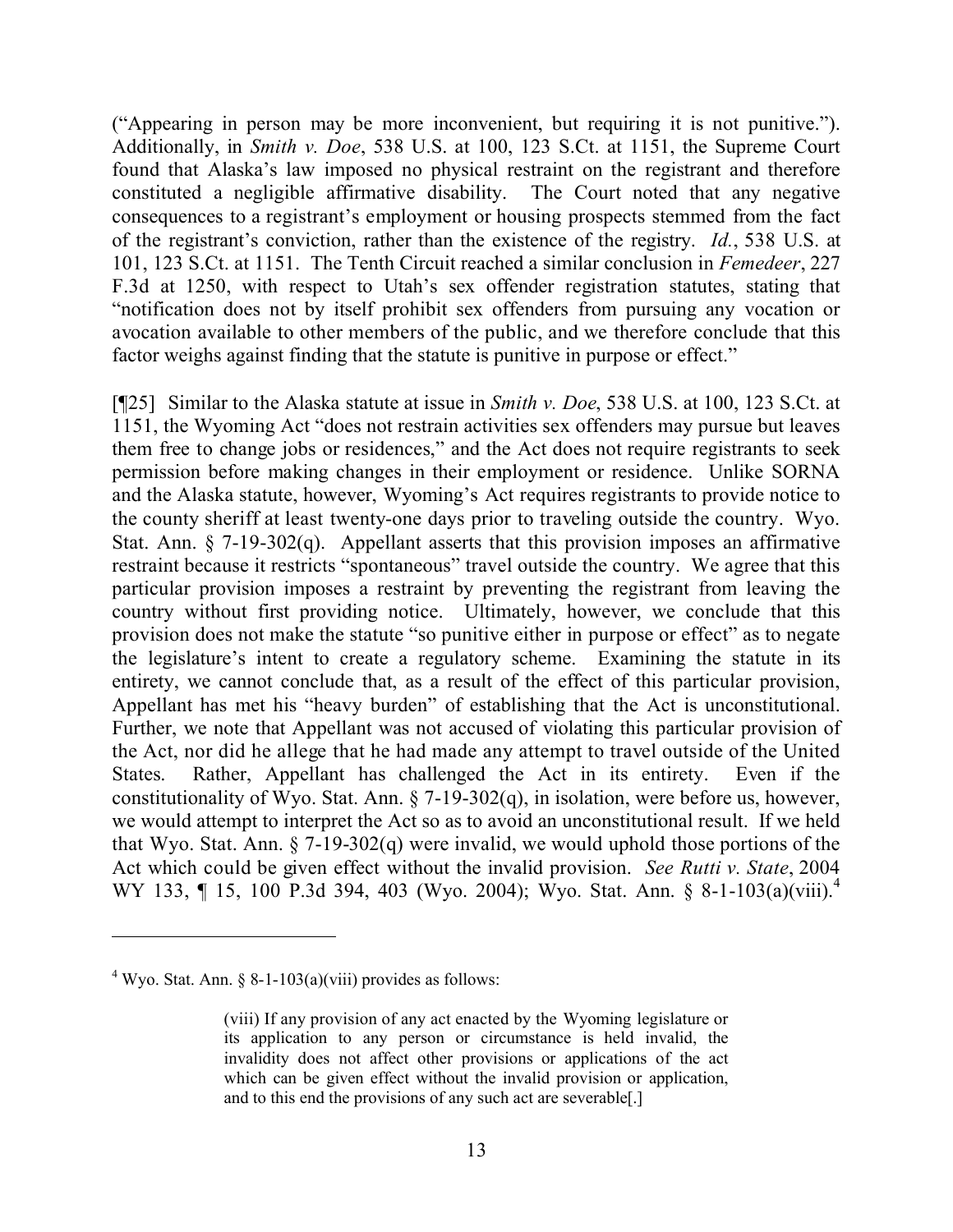However, Appellant has not presented any argument with respect to the severability of Wyo. Stat. Ann. § 7-19-302(q). As a result, we do not address that issue. We conclude that the Act's reporting requirements do not negate the legislature's intent to create a regulatory scheme.

# **(3) Traditional aims of punishment**

[¶26] The traditional aims of punishment identified in *Smith v. Doe* are retribution and deterrence. In that case, the Court stated that although the Alaska statute may have a deterrent effect on future crimes, "[a]ny number of governmental programs might deter crime without imposing punishment." *Id.*, 538 U.S. at 102, 123 S.Ct. at 1152. The Court noted that "To hold that the mere presence of a deterrent purpose renders such sanctions 'criminal' . . . would severely undermine the Government's ability to engage in effective regulation." *Id.* (quoting *Hudson*, 522 U.S. at 105, 118 S.Ct. at 496). Similar to the Supreme Court's conclusion with respect to Alaska's sex offender registration statute, we find that Wyoming's Act does not have a punitive effect merely because it may deter the commission of sex offenses.

[¶27] Appellant also contends that WSORA's retributive effect is evidenced by its classification of offenders based on their crimes, rather than their likelihood of reoffending. According to Appellant, "By classifying offenders based on their conviction without rational relation to the likelihood of re-offense, the legislature has both deterred future crimes and exacted further retribution for past acts." This argument, however, was also rejected in *Smith v. Doe*, 538 U.S. at 102, 123 S.Ct. at 1152:

> The Act, it is true, differentiates between individuals convicted of aggravated or multiple offenses and those convicted of a single nonaggravated offense. Alaska Stat. §  $12.63.020(a)(1)$  (2000). The broad categories, however, and the corresponding length of the reporting requirement, are reasonably related to the danger of recidivism, and this is consistent with the regulatory objective.

As in *Smith*, we find that the classification of offenders based on their crimes is not indicative of retributive intent. This factor does not weigh in favor of a finding that WSORA has a punitive effect.

# **(4) Rational connection to a nonpunitive purpose**

[¶28] According to the Supreme Court, whether the challenged regulation is rationally connected to a nonpunitive purpose is a "most significant" factor in determining whether a statute has punitive effect. *Smith v. Doe*, 538 U.S. at 102, 123 S.Ct. at 1152. With respect to this factor, Appellant asserts that "WSORA's broad notification and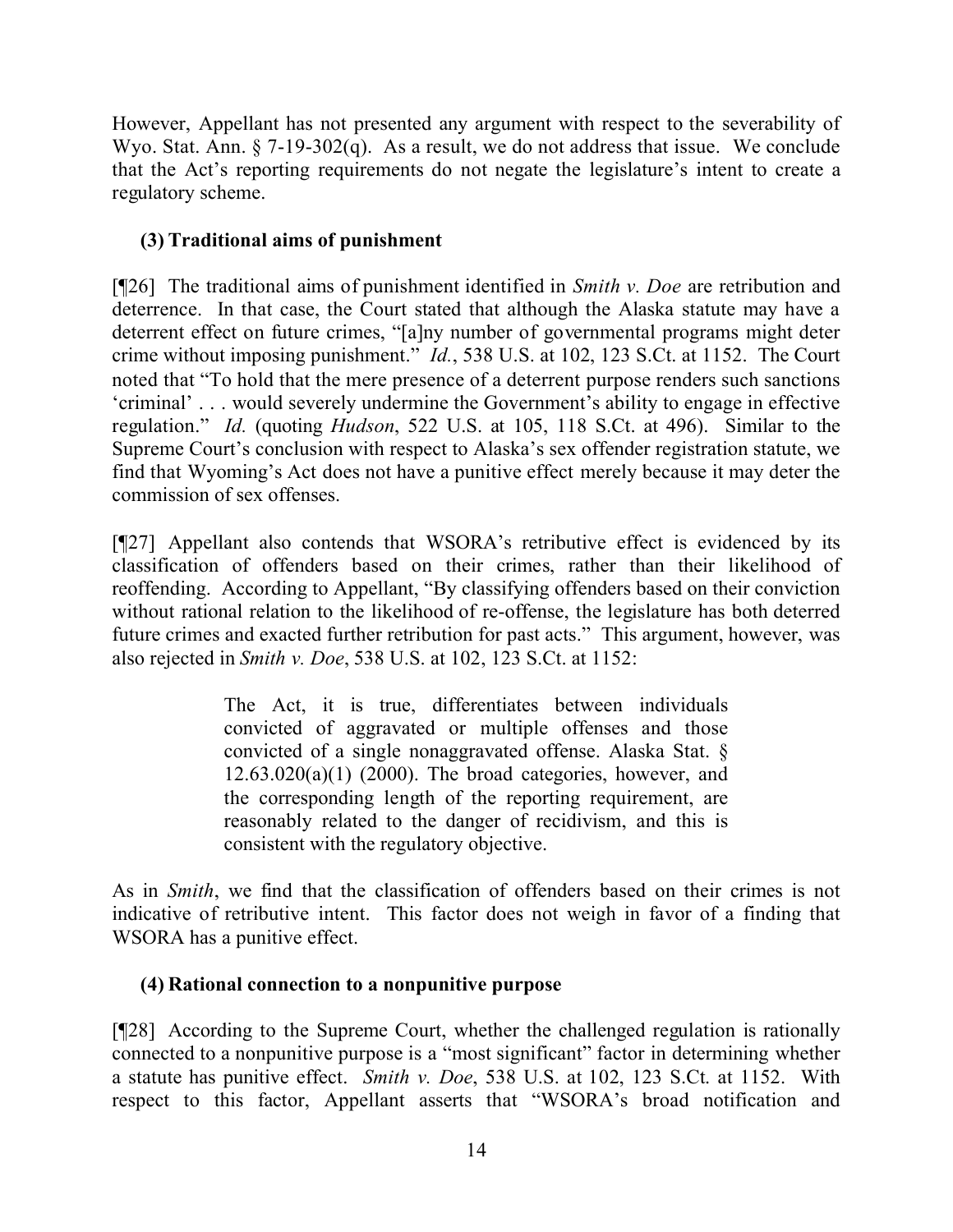registration provisions bear no special or rational relationship to any non-punitive purpose." We cannot agree. As noted in *Femedeer*, 227 F.3d at 1253, the purpose of sex offender registration is to "aid in the prevention, avoidance, and investigation of future sex offenses." *See also Smith v. Doe*, 538 U.S. at 102-03, 123 S.Ct. at 1152 ("the Act has a legitimate nonpunitive purpose of 'public safety, which is advanced by alerting the public to the risk of sex offenders in their community.'"). Appellant's argument ignores the readily apparent and widely recognized purposes of sex offender registration statutes. We conclude WSORA bears a rational connection to the goal of public safety by providing for identification of individuals convicted of sex offenses, and by making that information available to law enforcement agencies and the general public. This factor weighs heavily in favor of a finding that WSORA is not punitive in purpose or effect.

## **(5) Excessive in scope**

[¶29] The final *Mendoza-Martinez* factor relevant to our analysis is whether the regulatory scheme is excessive with respect to its nonpunitive purpose. As the Supreme Court explained in *Smith v. Doe*, 538 U.S. at 105, 123 S.Ct. at 1154, "The excessiveness inquiry of our *ex post facto* jurisprudence is not an exercise in determining whether the legislature has made the best choice possible to address the problem it seeks to remedy. The question is whether the regulatory means chosen are reasonable in light of the nonpunitive objective." The Court found that the Alaska statute met this standard after noting that "The *Ex Post Facto* Clause does not preclude a State from making reasonable categorical judgments that conviction of specified crimes should entail particular regulatory consequences." *Id.* at 103, 123 S.Ct. at 1153.

[¶30] Appellant contends the Act's mandatory notification requirement, as well as the publication of a registrant's personal information on the internet, is excessive in relation to the Act's nonpunitive purpose. Appellant cites to the Alaska Supreme Court's decision in *Doe v. State*, 189 P.3d 999 (Alaska 2008), which addressed a state constitutional challenge to Alaska's sex offender registration statute following the Supreme Court's decision in *Smith v. Doe*. In that case, the Alaska Supreme Court determined that Alaska's statute was excessive in relation to the state's interest in public safety before ultimately concluding that the punitive effect of the statute outweighed its nonpunitive purpose. *Id.*, 189 P.3d at 1018. In finding that the Alaska statute was excessive, the Court relied heavily on the fact that the statute provided "no mechanism by which a registered sex offender can petition the state or a court for relief from the obligations of continued registration and disclosure." *Id.* at 1017. The Court also noted that the statute was excessive because it applied only to those persons convicted of specified offenses, and excluded individuals "who may have committed the same acts and may pose threats to the public but who avoided conviction by pleading to a lesser charge or whose convictions were overturned." *Id.*

[¶31] The present case is distinguishable from *Doe v. State*. In contrast to the Alaska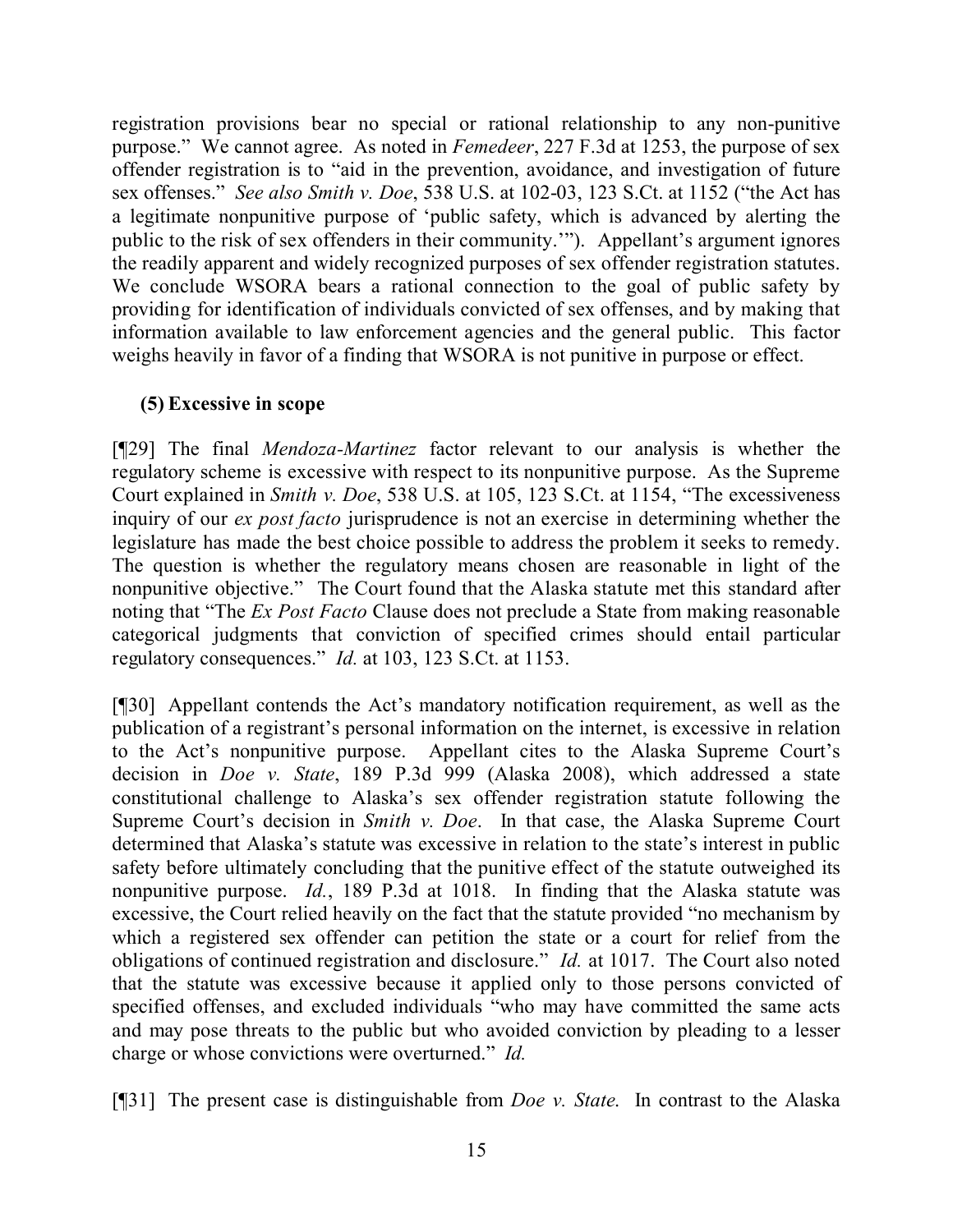statute at issue in that case, Wyoming's Act expressly provides a mechanism by which certain categories of registered sex offenders can petition the district court for relief from the duty to register. Wyo. Stat. Ann. § 7-19-304(a)(i), (ii). Specifically, Wyo. Stat. Ann. § 7-19-304(d) provides:

> (d) An offender seeking a reduction in his registration period as provided in paragraph  $(a)(i)$  or  $(ii)$  of this section shall demonstrate to the court that he has maintained a clean record by:

> > (i) Having no conviction of any offense for which imprisonment for more than one (1) year may be imposed;

(ii) Having no conviction of any sex offense;

(iii) Successfully completing any periods of supervised release, probation and parole; and

(iv) Successfully completing any sex offender treatment previously ordered by the trial court or by his probation or parole agent.

Further, we are not persuaded that Wyoming's Act is excessive because it applies only to persons convicted of sex offenses, and not to those individuals who plead to a lesser charge, whose convictions are overturned, or whose cases are disposed of pursuant to Wyo. Stat. Ann. § 7-13-301. Wyo. Stat. Ann. § 7-19-301(a)(iii). The legislature's identification of individuals convicted of the specified sex offenses constitutes a reasonable basis for determining potential risks to the public, and does not demonstrate that the regulatory scheme is "excessive." We conclude that, in light of the substantial interests at stake, WSORA's requirements constitute a reasonable method of achieving the goal of public safety.

[¶32] Ultimately, we conclude that each of the *Mendoza-Martinez* factors weighs in favor of a finding that WSORA imposes only a regulatory burden on convicted sex offenders. The effects of the Act do not negate the legislature's intent to impose a regulatory scheme under WSORA. Accordingly, we hold, consistent with our decision in *Snyder*, that the Act does not violate the *ex post facto* clause of the United States **Constitution** 

# **Wyoming Constitution**

[¶33] In Appellant's second issue, he claims the Act violates the *ex post facto* clause of